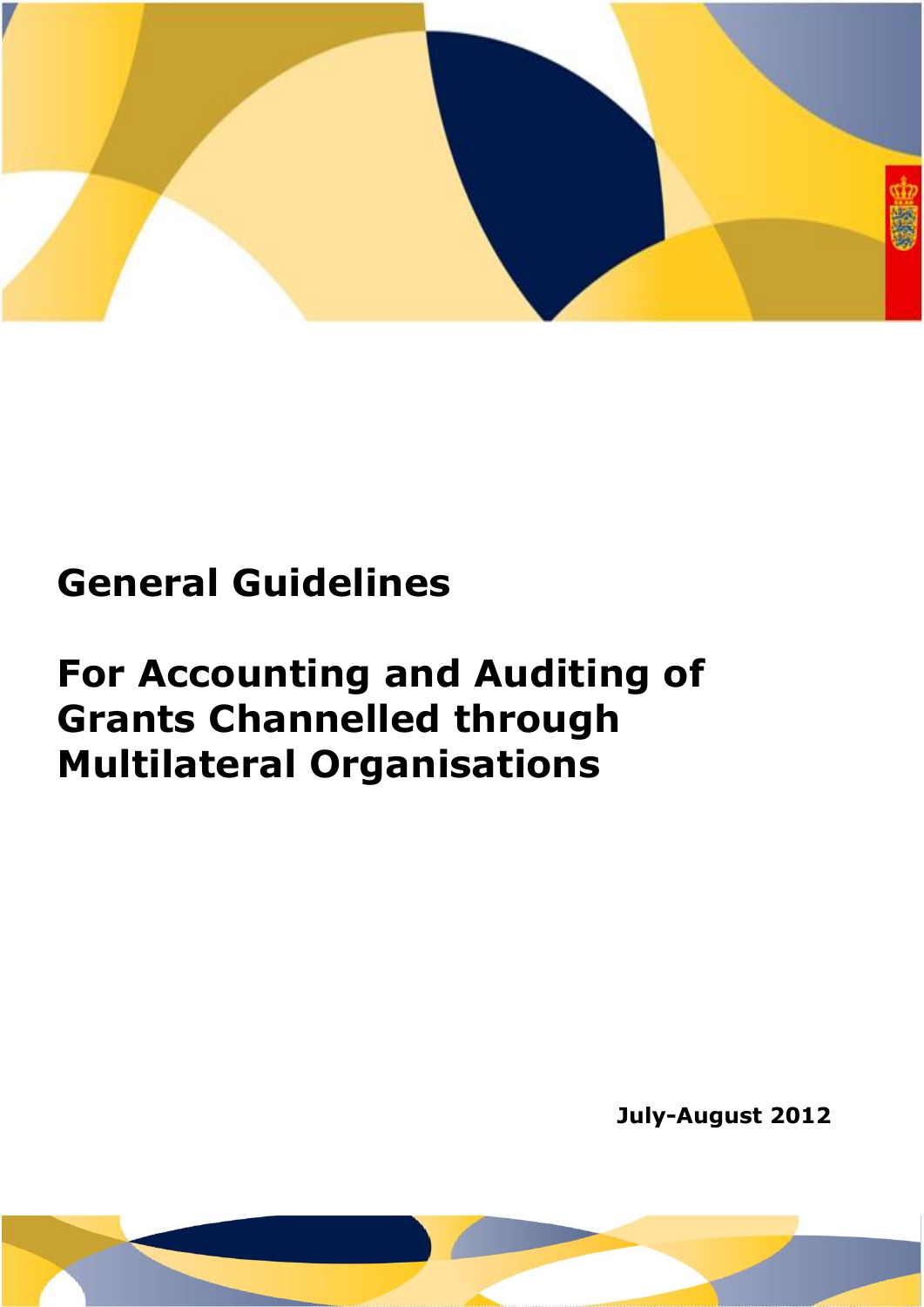# **Table of contents**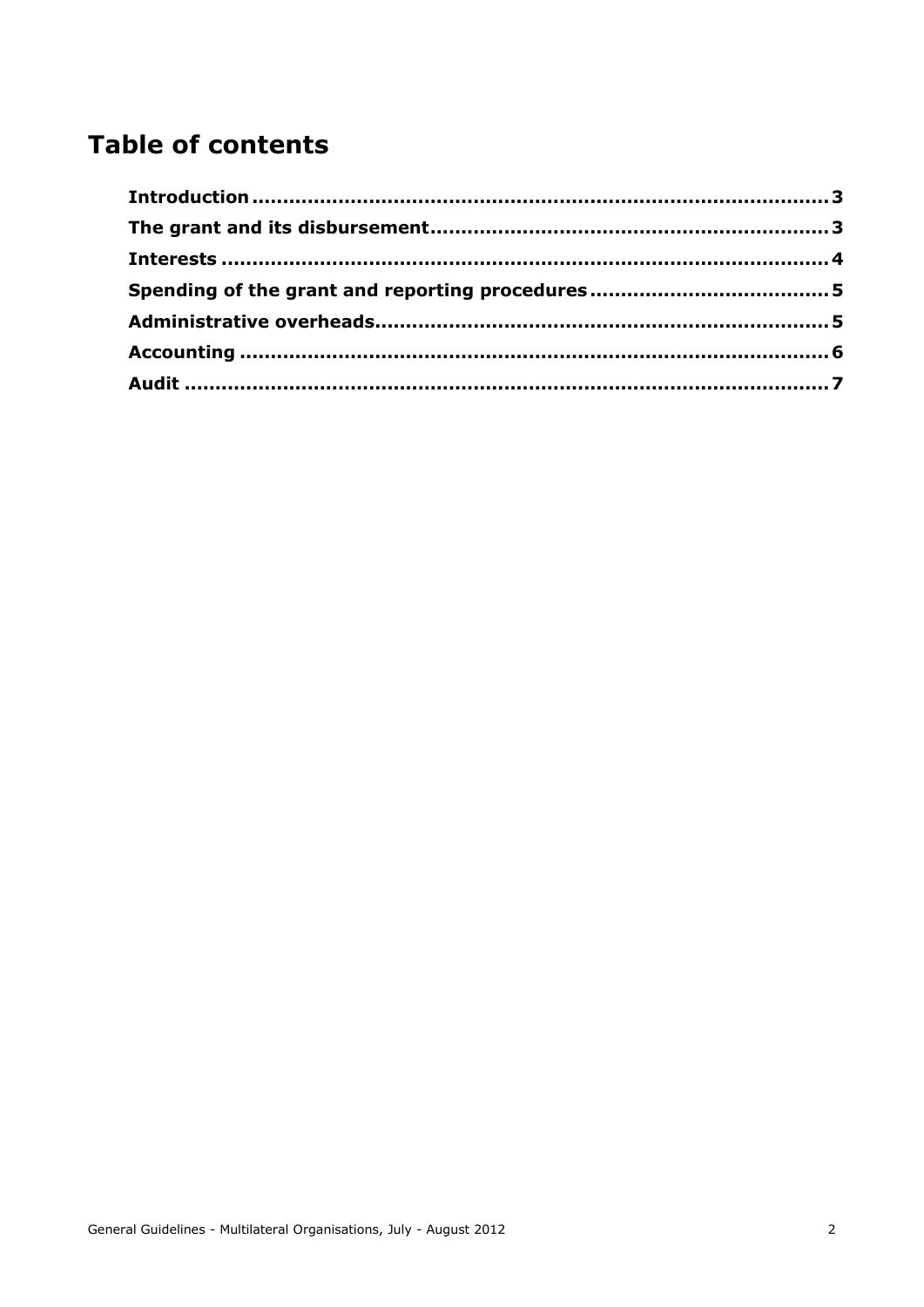## <span id="page-2-0"></span>**Introduction**

1. These General Guidelines for accounting, auditing and reporting apply to multilateral organisations receiving official grants from the government of Denmark through the Ministry of Foreign Affairs/DANIDA (in the following referred to as DANIDA) for the financing of development projects or activities with similar aims.

2. Multilateral organisations are defined (OECD/DAC) as international institutions with governmental membership. They include multilateral banks (e.g. World Bank, regional development banks), United Nations agencies, and regional groupings (e.g. certain European Union and Arab agencies).

3. These guidelines are applicable only to agencies of which the Government of Denmark is a member or contributor with governance influence.

4. The guidelines cover grant assistance, consisting of contributions for full or partial financing of activities, on which the Government of Denmark and the organisation have agreed, through mutually signed agreements, exchange of notes, or other procedures.

#### <span id="page-2-1"></span>**The grant and its disbursement**

5. Multilateral aid can be given either as general (core) contributions or as earmarked support for a specific activity. In both cases the amount of the grant is approved and committed in the currency of Danish Kroner (DKK).

6. A general contribution is primarily intended to cover the operational expenses of an organisation in a given financial year. Therefore, such funds must not be used to accumulate assets. Normally, the grant will be paid annually and it may be disbursed in two or more instalments, if this is deemed appropriate by the Desk Officer with a view to the cash flow to the recipient.

7. Earmarked contributions consist of funding for a specific activity, for which a separate agreement is signed between the organisation and DANIDA. The agreement specifies the amount of the Danish grant, its designated use and the expected timeframe for its disbursement. The agreement must reflect the total grant in DKK and should also contain a schedule for the transfer of the grant, keeping in mind that funds should not be used to accumulate assets in the organisation. A rule of thumb gives that funds disbursed should not cover for more than six months of activities.

8. Each disbursement request must state the bank account to which the grant should be transferred. Immediately after incoming funds are deposited, the organisation must forward a receipt to DANIDA, indicating the value of the transfer in the currency in which it has been received.

9. The conditions for the transfer of funds is that previously paid instalments have been spent in accordance with the agreement, that satisfactory financial reporting on previous periods has been submitted according to agreed schedule, and that no other financial matters remain unsettled. Documentation to this effect may also be required if disbursement is being requested ahead of the date specified in the agreement.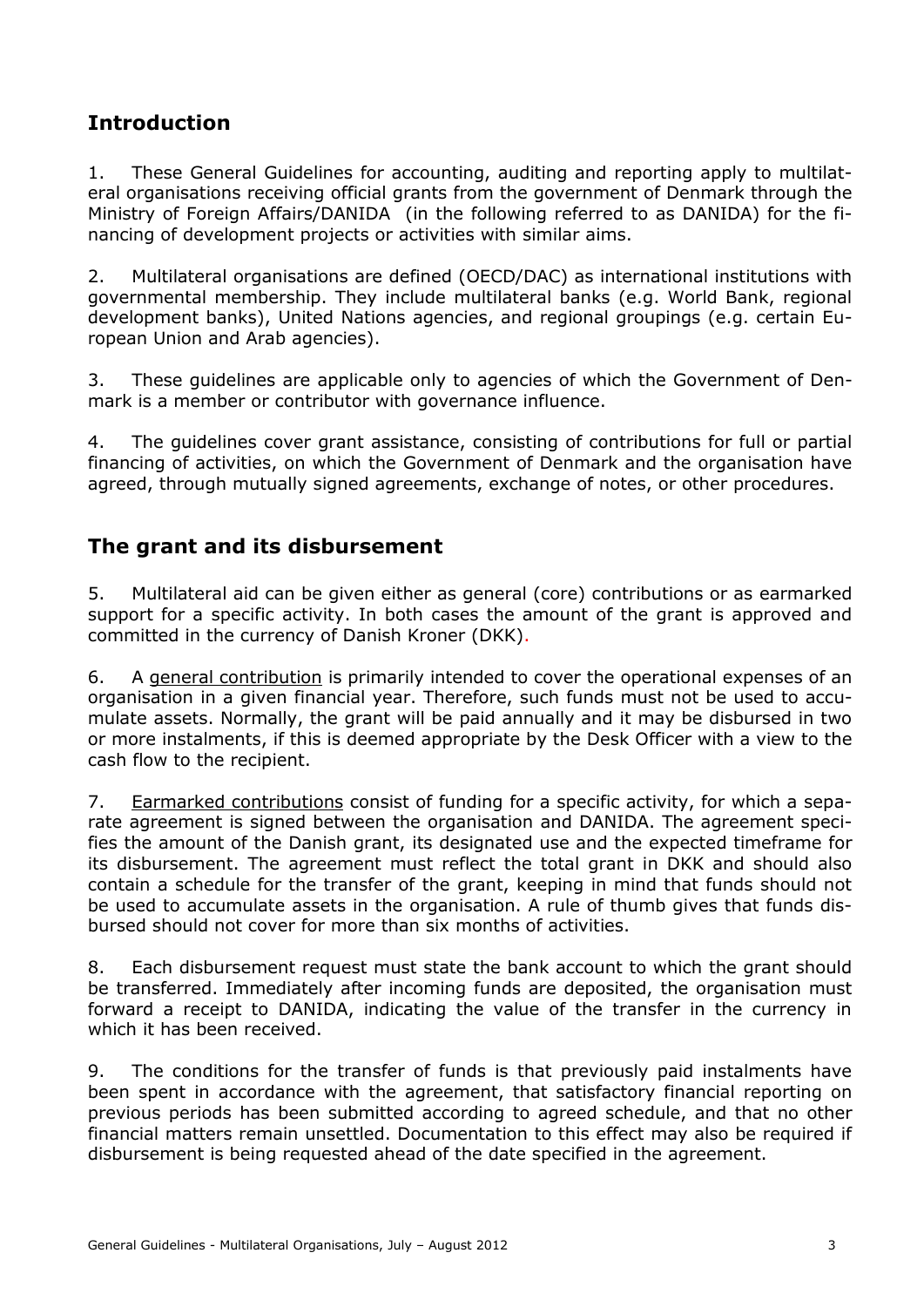10. Unused grants shall be repaid to DANIDA or, after prior agreement with DANIDA, be credited against subsequent grants that may be authorized under any future extension of the same agreement.

11. Spending in excess of the allocated budget for the activity – even when the excess spending has been caused by an increase in costs – cannot be covered by the Danish grant, unless provisions for this have been explicitly agreed upon in advance.

#### <span id="page-3-0"></span>**Interests**

12. The disbursement rate of funds to a recipient or beneficiary institution shall be structured in such a way that it avoids the accumulation assets.

13. Interest income accrued on funds from a Danish grant must be specified in the biannual/ annual financial statements and returned to DANIDA. Exceptions to this provision are as follows:

13.1 Funding granted for the operation of an organisation (core funding) is usually not subject to the requirement of repayment. The grant donor should, however, ensure that no major accumulation of assets takes place in the organisation.

13.2 In the case of contributions to multi-donor trust funds and other multi-donor financing, it will usually not be possible to calculate the interest accruals attributable specifically to the Danish contribution, as opposed to the interests accrued on funding from other donors, unless a special administrative set-up is arranged for the Danish contribution. DANIDA participates actively in the international effort towards harmonising procedures and rules among donors with a view to simplifying aid administration for developing countries. In multi-donor trust funds and other multi-donor financing, in which multiple donors cooperate with the recipient organisation on a specific activity, setting up separate accounts for the contribution, including special accounting as regards the interests accrued, would contradict the Danish wish for increased harmonisation. Therefore, the requirement to repay interests may be disregarded in connection with multidonor trust funds and other multi-donor financing. However, the unit that grants the funding shall, as in all other cases, be responsible for structuring the disbursement rate to match liquidity needs in the best possible manner.

13.3 When contributions are made to a Single Donor Trust Fund or organisation where it follows from a board decision, or otherwise established practice (i.e. the adopted financial regulations), that interest income shall not be specified or repaid. Also in this case the unit in DANIDA responsible for the grant should ensure that no major accumulation of assets takes place in the organisation.

13.4 As the requirement to repay interests originates from a wish not to allow the recipient to leave funds inactive in an account, it shall not apply where such interest accruals are an integral part of the purpose of the activity (for instance micro credits), and this has been considered in the text of the project document.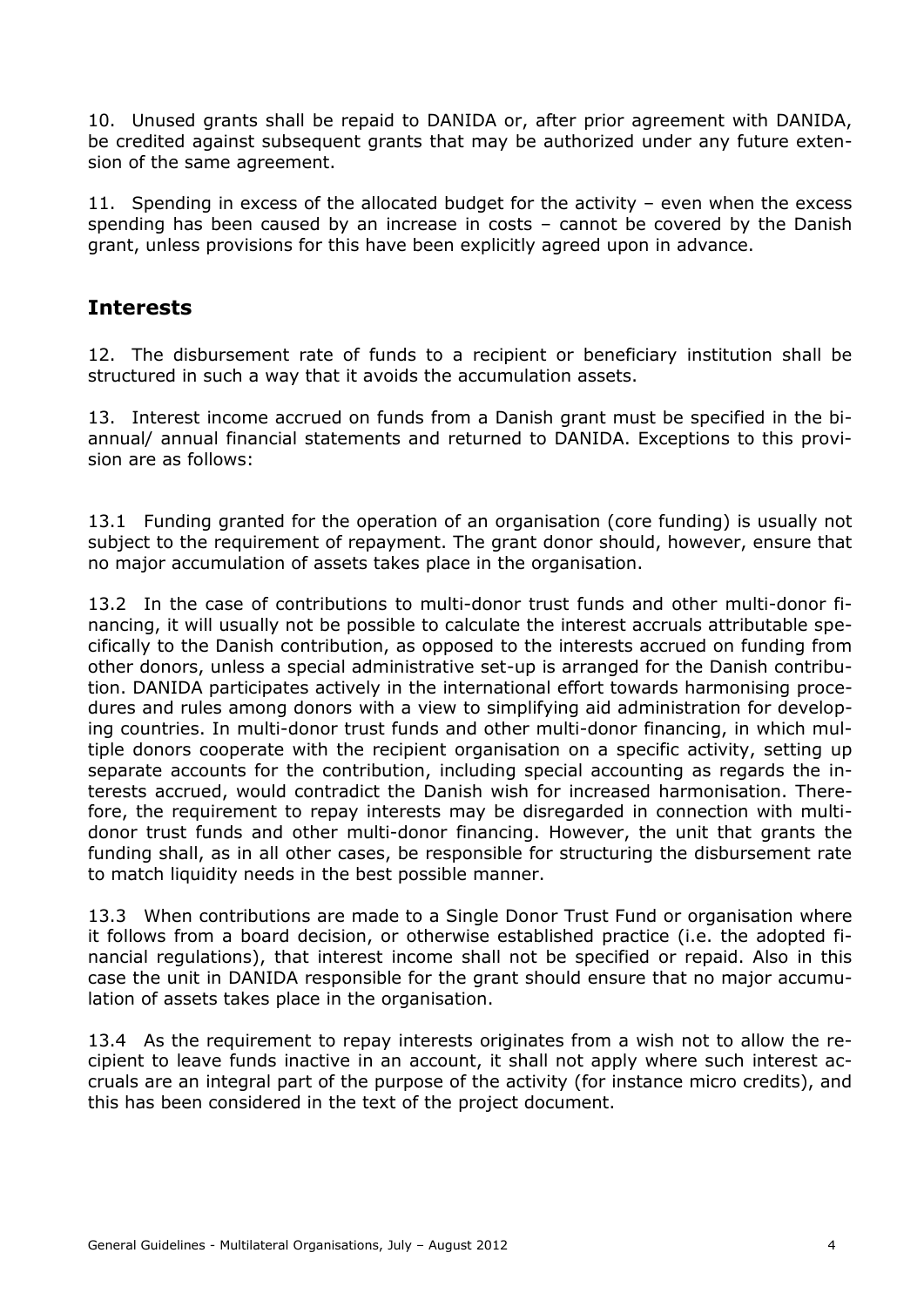#### <span id="page-4-0"></span>**Spending of the grant and reporting procedures**

14. The Danish grant shall be spent solely on the objectives specified in the agreement. The organisation is expected to do everything within its power to ensure maximum adherence to the timetable set for the implementation of the activities, and to see to it that the grant is spent in accordance with approved budgets.

15. Budget changes or reallocation in excess of 10% of the grant can be made only after prior agreement with DANIDA.

16. It is the responsibility of the organisation to open negotiations with DANIDA in response to changes in activities not envisaged by the provisions of the agreement. This also applies when the scheduled progress of activities is delayed, or in the case of any other essential deviations from the original conditions substantiating the grant.

17. Once a year, or at the frequency specified in the agreement, the organisation must report on the overall progress of activities. These reports shall include facts and figures on the results achieved.

18. When activities have been completed, the organisation is responsible for issuing a final report, which is to be forwarded to DANIDA together with the audited financial statements.

19. DANIDA is entitled to request from the organisation all information relevant to the implementation and progress of activities and has the right to carry out audit inspections at any time during the period covered by the agreement.

20. In case the contributions are made to UN entities subject to the single audit principle, DANIDA will rely on the single audit principle consistent with DANIDA/Denmark's active engagement in the international efforts towards harmonising procedures and rules among donors with a view to simplifying aid administration.

21. In case the contributions are made to Multi Donor Trust Funds in the World Bank DANIDA does not uphold the right to carry out audit inspections.

22. In case of contributions made to a Single Donor Trust Fund in the World Bank DANIDA must uphold the right to carry out audit inspections.

#### <span id="page-4-1"></span>**Administrative overheads**

<u>.</u>

23. DANIDA instruction<sup>1</sup> issued in November 2005 states that 7 per cent is the norm to cover indirect costs. Only when Denmark has committed<sup>2</sup> to another levy (as is currently the case for the UN Secretariat, as opposed to UN funds and programmes) or in ex-

 $<sup>1</sup>$  Issued November 22, 2005 by the Head of Multilateral Affairs.</sup>

<sup>&</sup>lt;sup>2</sup> Those commitments have been made in Board decisions where Denmark has been a board member and has voted in favour of the rules. This applies to the following entities: IFAD,ILO, WTO, ITC,UNHCR, OHCHR, UNAIDS, WHO and UNOG.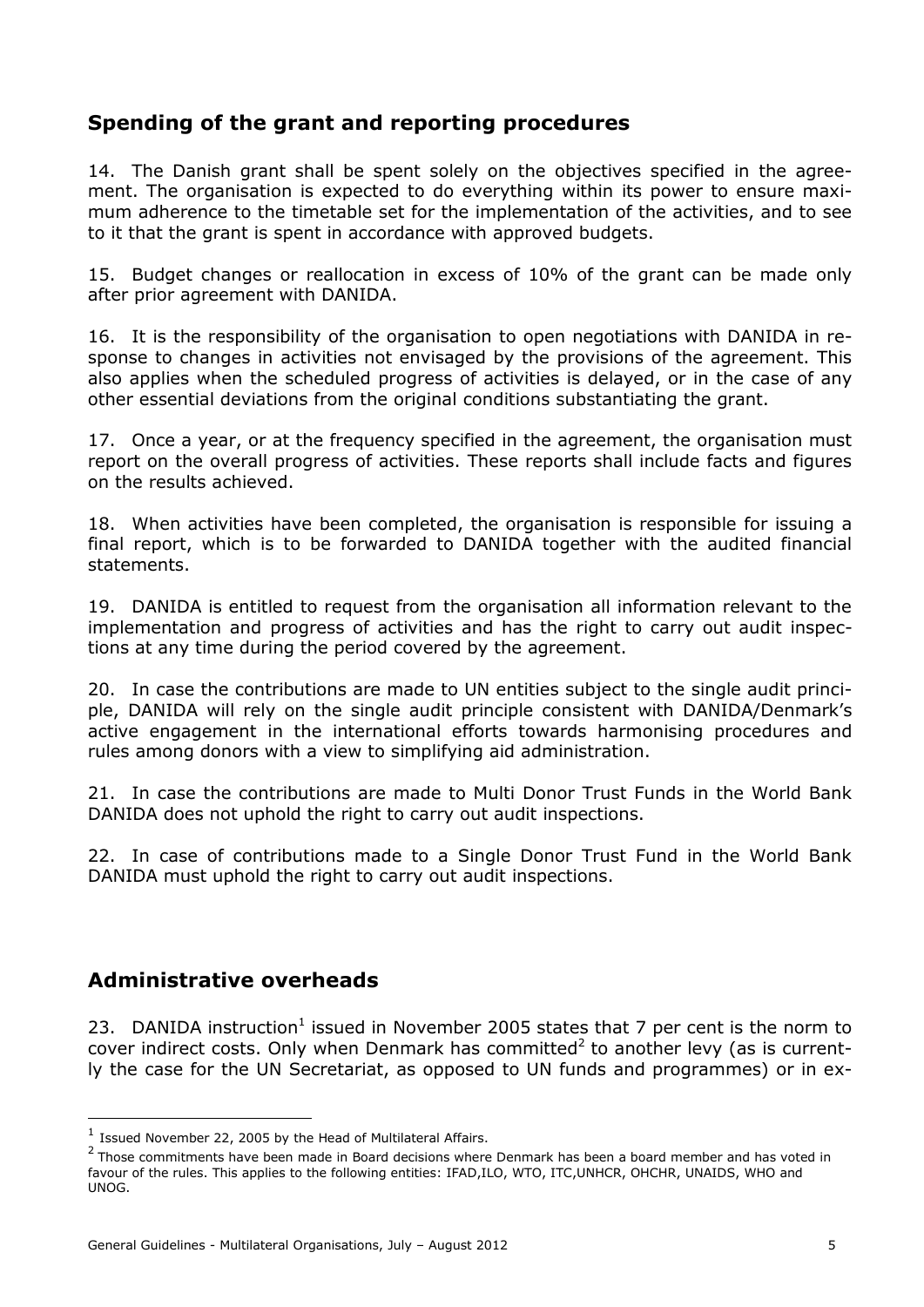traordinary situations can an exemption be made from this rule. Under such circumstances the organisation should bring forward pertinent arguments for the exemption.

23.1 Under this exemption UNDP levies 1 percent and the World Bank 2 percent as an administrative agent's fee for administering reception of funds, distribution to other agencies and service of accounting and reporting for the expenditure of funds.

24. For UN organisations participating in UNDG the standards for a Memorandum of Understanding regarding Multi Donor Trust Funds is a levy of 7 per cent to cover indirect costs.

### <span id="page-5-0"></span>**Accounting**

25. It is the responsibility of the organisation to ensure that the use of the Danish grant is appropriately accounted for in accordance with rules and procedures set by the competent intergovernmental body of each organisation. DANIDA thus expects that:

25.1 The Danish grant is entered into the official financial statement as income and the Danish grant can be identified in the financial statement of the organisation. If the annual official financial statements of the organisation do not specify individual donors, a statement from the Chief Financial Officer or Comptroller of the organisation must certify the grant received from DANIDA and it's spending.

25.2 Expenditure of support earmarked for a particular activity is specified in statements extracted from the accounting system with at least the same degree of detail as in the budget for the activity. If the annual audited accounts or the financial statement signed by the Chief Financial Officer or Comptroller of the organisation, list only one item of expenditure for an activity, a detailed expenditure statement should be provided, if requested by DANIDA.

26. Once a year, with the frequency specified in the agreement, the authority of the organisation shall submit audited accounts / certified statements in respect of implemented activities. The rendering of accounts/statements may follow the fiscal year of the recipient organisation and should be submitted no later than six months after the end of the fiscal year under review unless specified otherwise in the agreement. This can also be done through mechanisms provided for under the single audit principle.

27. Upon completion of activities unspent parts of earmarked support, must be returned to DANIDA.

<span id="page-5-1"></span>28. Where the agreement, at its expiry, provides for a transfer of equipment, fixtures or buildings funded through the Danish grant, the organisation and its subcontractor is required to prepare a list of the items concerned and their value. This list shall be included in a transfer document.